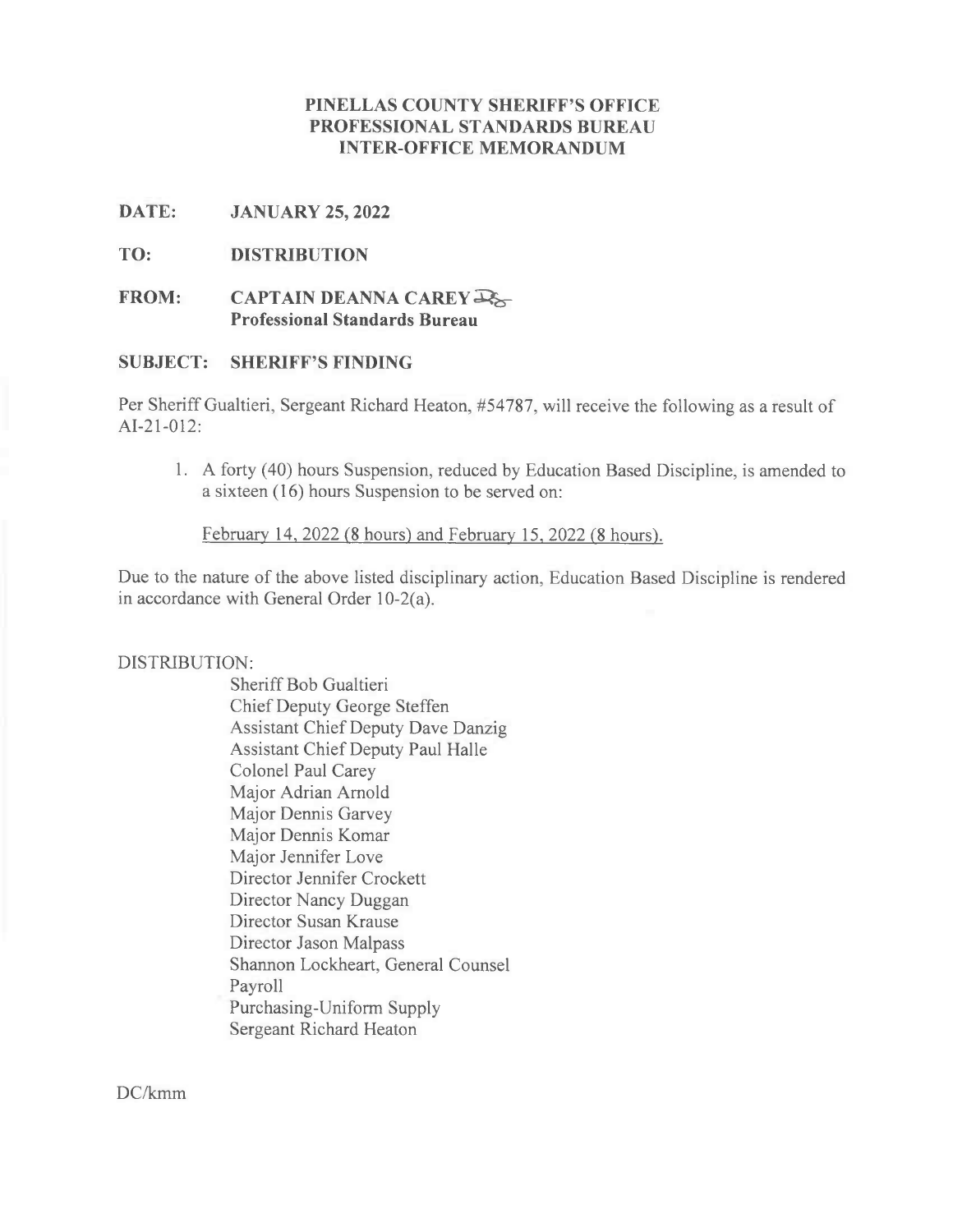# **PINELLAS COUNTY SHERIFF'S OFFICE INTER-OFFICE MEMORANDUM**

**DATE: JANUARY 21, 2022**

### **TO: SERGEANT RICHARD HEATON, #54787**

### **FROM: SHERIFF BOB GUALTIERI**

#### **SUBJECT: CHARGES RE: AI-21-012**

An investigation has been conducted by the Administrative Investigation Division, Professional Standards Bureau, of the Pinellas County Sheriffs Office. As a result of this investigation, the Administrative Review Board has determined you committed the following violation:

On, but not limited to, August 25, 2021, while on duty in Pinellas County, Florida, you violated the Pinellas County Sheriffs Civil Service Act Laws of Florida, 89-404 as amended by Laws of Florida 08-285, Section 6, Subsection 4, by violating the provisions of law or the rules, regulations, and operating procedures of the Office of the Sheriff.

1. You violated Pinellas County Sheriff's Office General Order 3-1.1, Rule and Regulation 5.4, Duties and Responsibilities.

Synopsis: You failed to provide direction to agency members under your command and allowed a student and their mother to search a backpack that was alleged to have contained a firearm.

You responded to Hollins High School at the request of a deputy under your command regarding a tip that a student was possibly in possession of a firearm in his backpack. In addition to the allegation reference the firearm, you had prior knowledge that this student has a history of violent acts and recently threatened to commit violence to a school official. Learning that the student was refusing a search of their backpack, you failed to take control of the investigation and displayed no command presence during this incident.

You, along with the two school resources deputies, made contact with the student, his mother, and two administrators in a school conference room. After discussing the details of the allegation, the mother informed you that she would not consent to a search of her child's backpack. You failed to recognize the reasonable suspicion that existed would have allowed deputies to search the backpack and instead, continued to negotiate a search with the mother. Ultimately, you agreed to allow the student and their mother to search the backpack without any deputies being in close proximity. Furthermore, you exercised poor judgment by having two of the deputies exit the room as part of your negotiations with the mother.

The backpack was searched for approximately fifteen ( 15) seconds by the mother and the student with both of them placing their hands inside. At the conclusion of the search and